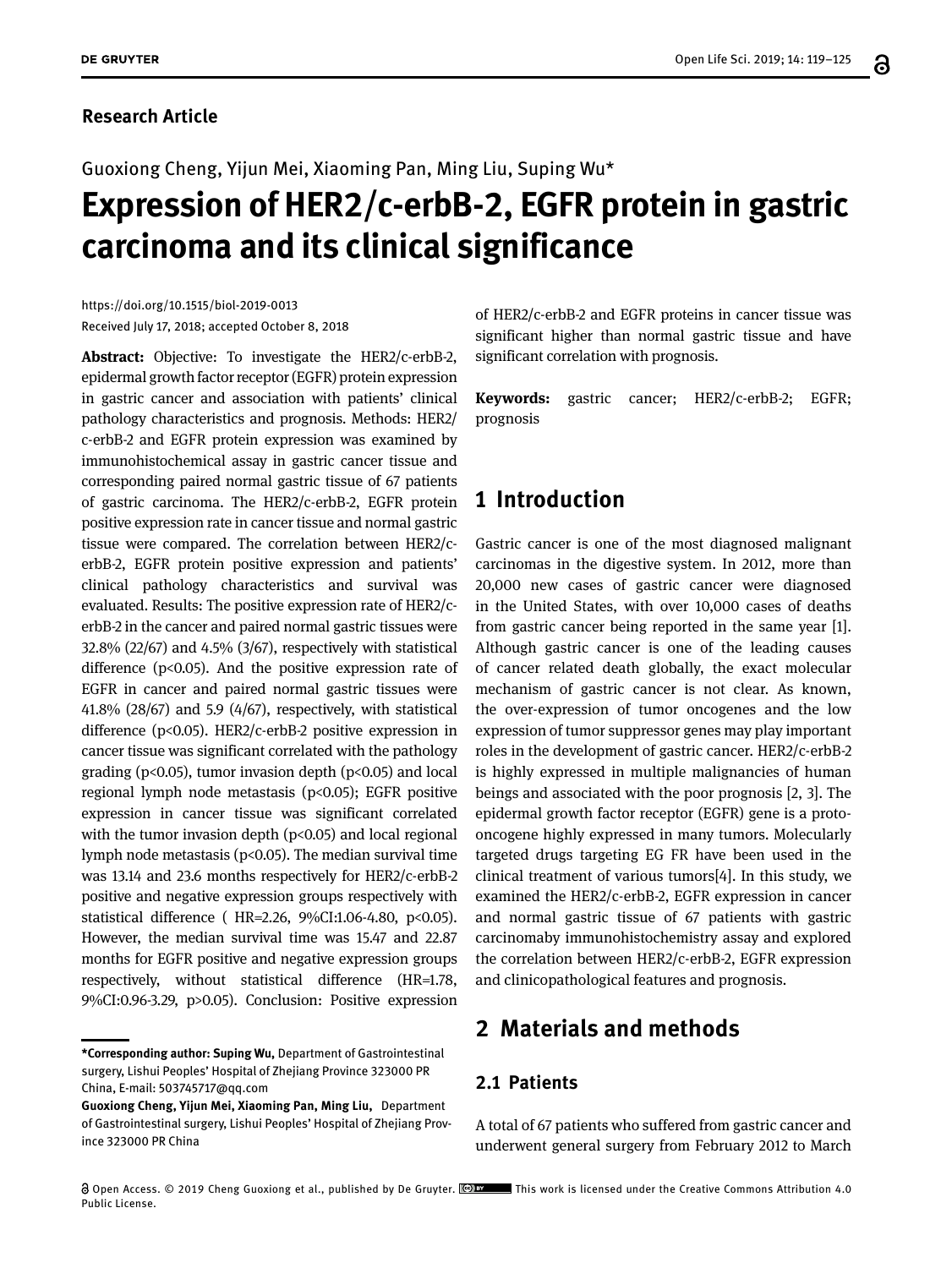2016 in the People's Hospital of Lishui, Zhejiang, China, were retrospectively analyzed. All patients had confirmed pathology diagnosis of gastric cancer and completed survival data. Gastric benign carcinoma and gastric cancer without enough survival data were excluded from the study. The immunohistochemical assay was performed to examine HER2/c-erbB-2 and EGFR protein expression in surgically resected cancerous tissues and paired normal gastric tissues in 67 patients with gastric cancer. The average age of the included 67 patients with gastric cancer was  $62.3 \pm 15.4$  years (rang  $43\negmedspace\negmedspace\negmedspace\negmedspace\leftarrow 79$ ) with  $41$  males and 26 females. 32 patients were in I/II clinical stages, and other 35 were in the III/IV clinical stages. 17 cases were well/moderate differentiated adenocarcinomas, 50 cases were poor differentiated adenocarcinomas, 48 cases had regional lymph node metastases, and 19 cases without regional lymph node metastases.

**Informed consent:** Informed consent has been obtained from all individuals included in this study.

**Ethical approval:** The research related to human use has been complied with all the relevant national regulations, institutional policies and in accordance the tenets of the Helsinki Declaration, and has been approved by Medical Ethics Committee of Lishui Peoples' Hospital of Zhejiang Province.

#### **2.2 Immunohistochemical assay**

Immunohistochemical assay was performed by the EnVision two-step method. The operation was carried out in accordance with laboratory procedures and instruction of the kit. Dewaxing and hydration were routinely performed, followed by 3% hydrogen peroxide application for 8 min to remove endogenous enzyme activity, citrate high-pressure antigen retrieval, and reagent A application at room temperature for 15 min. Primary antibody incubation was conducted overnight at 4 °C, and secondary antibody incubation was performed at 37 °C for 20 min. Reagent C incubation was implemented at 37 °C for 10 min. DAB was used for coloring and hematoxylin counterstaining.

#### **2.3 Positive standards**

The HER2/c-erbB-2, EGFR positive cells had mainly brownish yellow particles in the membrane and cytoplasm. The positive expression score of HER2/cerbB-2 was follows: positive cells <5% was (−), 5%–25% was  $(+)$ , 25%–50% was  $(+)$ , and positive cells >50% was  $(+++)$ .

For EGFR positive expression, the cells were mainly divided into 0 to 3 levels as follows: (i) Level 0, no brown-yellow particle-like precipitation observed in the cell membrane and the cytoplasm; (ii) level 1, the cell membrane and the cytoplasm showing a brownyellow particle-like precipitation phenomenon with the percentage of positive cells was 10% or less recorded as "+"; (ii) level 2, cell membrane and cytoplasm exhibiting a brown-yellow particle-like precipitation phenomenon with the percentage of positive cells 10%–50%, recorded as "++;" (iv) level 3, the cell membrane and the cytoplasm displaying a brown-yellow particle-like precipitation phenomenon with the percentage of positive cells above 50% recorded as "+++."

#### **2.4 Statistical analysis**

The statistical analysis was performed by STATA11.0 software. The measurement data were expressed with  $\overline{x}$  + *s* and the comparison between groups was made by student-t test of the sample mean. The enumeration data were expressed with number and compared by chi-square test. The survival data was expressed with the median and compared by log-rank test. P<0.05 meant a statistical difference.

## **3 Results**

#### **3.1 HER2/c-erbB-2 expression**

HER2/c-erbB-2 protein mainly expressed in the cell membrane of gastric cancer cells with brownish yellow particles, (Figure 1). EGFR was mainly expressed in the membrane and cytoplasm of gastric cancer cells with uniform distribution of brown and yellow granules, (Figure 2). The positive rates of HER2/c-erbB-2 in the cancer and paired normal gastric tissues were 32.8% (22/67) and 4.5% (3/67), respectively with statistical difference (p<0.05). And the positive rates of EGFR in cancer and paired normal gastric tissues were 41.8% (28/67) and 5.9 (4/67), respectively with statistical difference (p<0.05). The HER2/c-erbB-2 and EGFR positive expression rate in the cancer tissues were significantly higher than that of normal gastric tissues.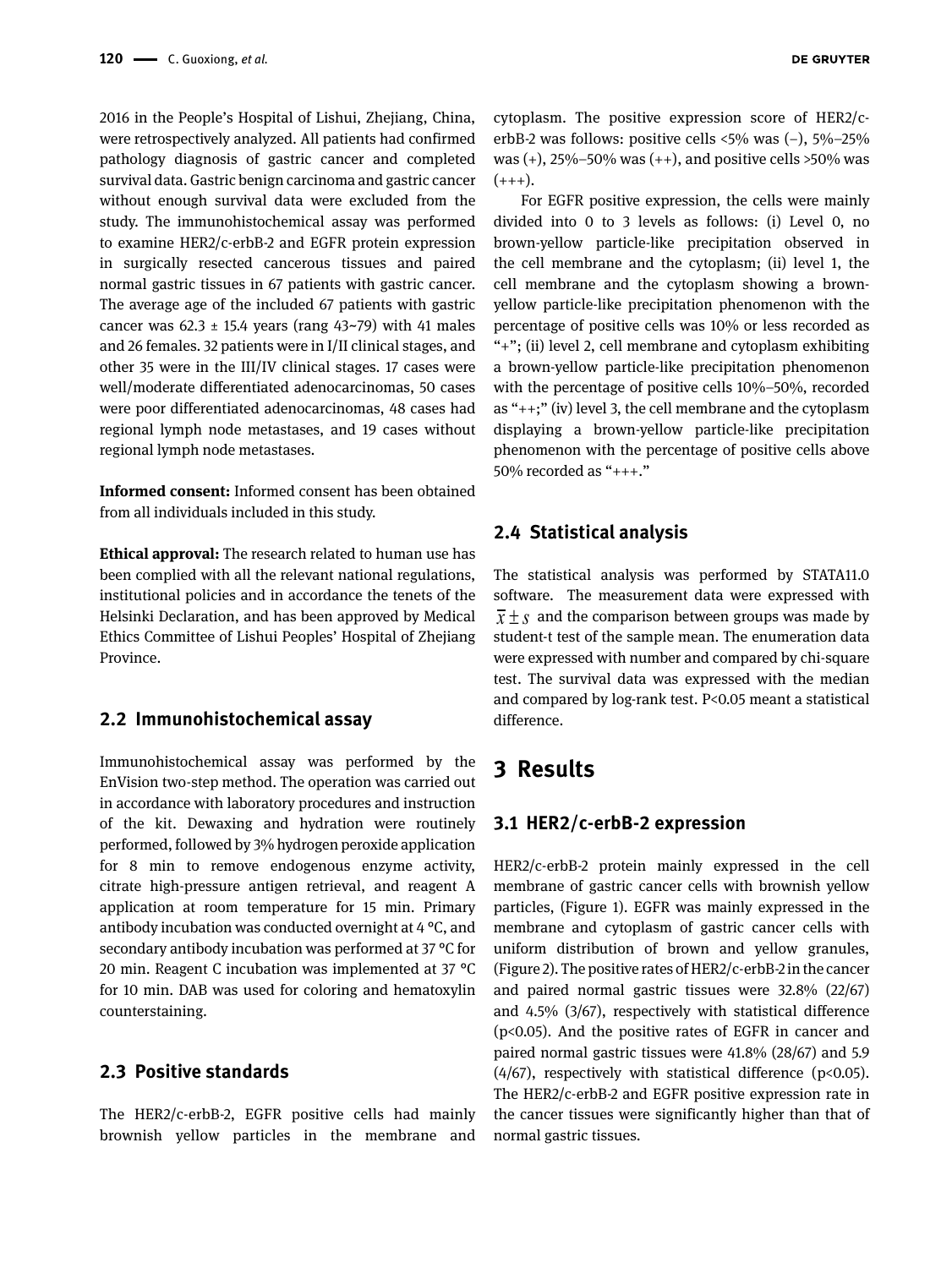

**Figure 1**. HER2/c-erbB-2 expression in gastric cancer and normal gastric tissue (A: HER2/c-erbB-2 positive expression in gastric cancer tissue; B: HER2/c-erbB-2 negative expression in gastric cancer tissue; C: HER2/c-erbB-2 positive expression in normal gastric tissue; D: HER2/c-erbB-2 negative expression in normal gastric tissue).



**Figure 2**. EGFR expression in gastric cancer and normal gastric tissue (A: EGFR positive expression in gastric cancer tissue; B: EGFR positive expression in normal gastric tissue).

## **3.2 Correlation between HER2/c-erbB-2expression and patients' clinical features**

HER2/c-erbB-2 positive expression in cancer tissue was significant correlated with the pathology grading (p<0.05), tumor invasion depth (p<0.05) and local regional lymph node metastasis (p<0.05); However, HER2/c-erbB-2 expression was not correlated with the patients age, gender, tumor location and tumor diameter (p>0.05), Table 1.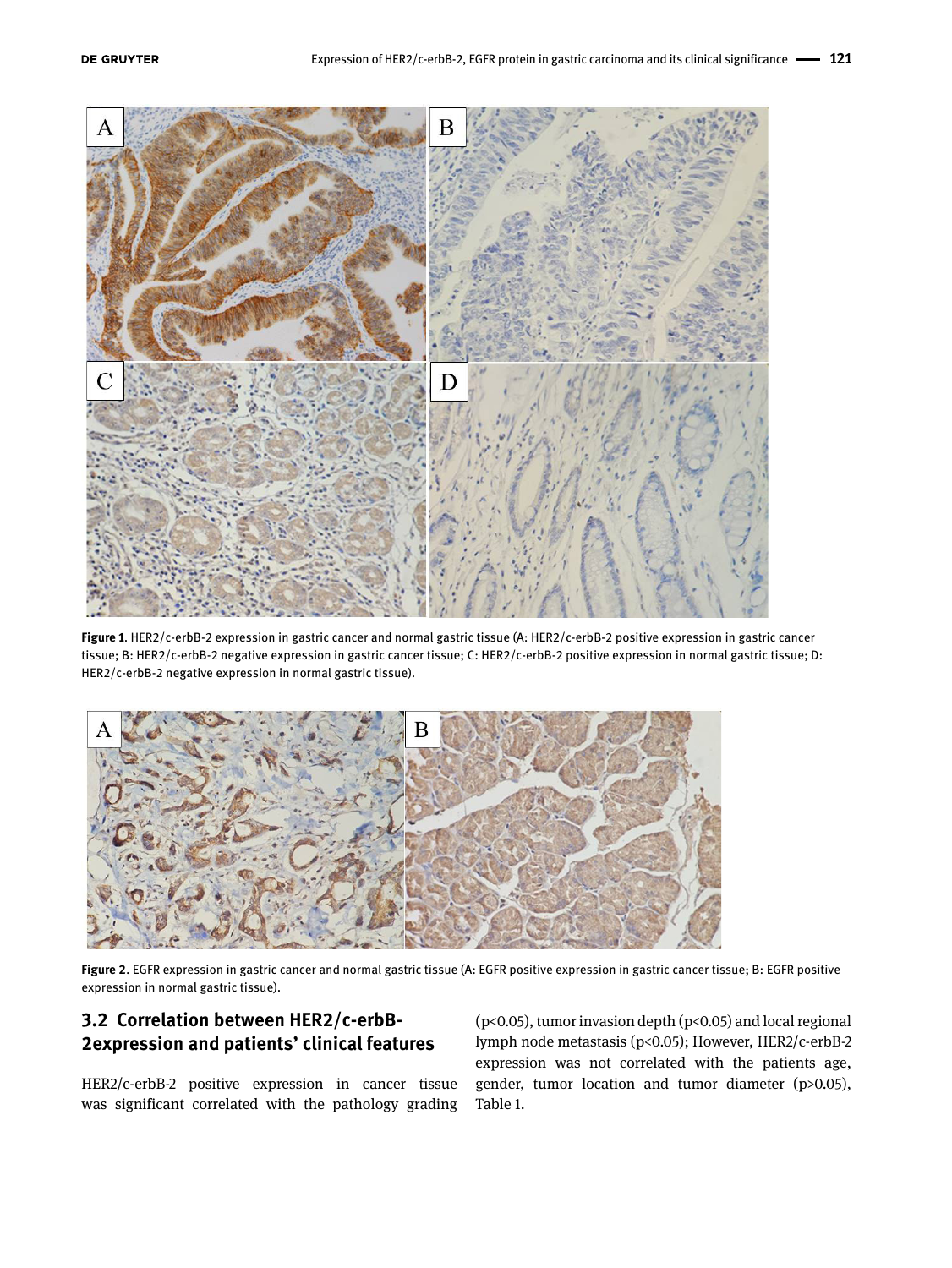**Table 1.** Correlation between HER2/c-erbB-2 protein expression and patients' clinical characteristics

| Characteristics                | $n=67$         | HER2/c-erbB-2 expression |                  | p-value |
|--------------------------------|----------------|--------------------------|------------------|---------|
|                                |                | Positive (n=22)          | Negative (n=45)  |         |
| Gender                         |                |                          |                  | >0.05   |
| Male                           | 41             | 13                       | 28               |         |
| Female                         | 26             | 9                        | 17               |         |
| Age(year)                      |                |                          |                  | >0.05   |
| ${\leq}60$                     | 37             | 12                       | 25               |         |
| $>\!60$                        | 30             | $10\,$                   | 20               |         |
| Tumor diameter(cm)             |                |                          |                  |         |
| $\leq 5$                       | 24             | 8                        | 16               |         |
| >5                             | 43             | 14                       | 29               |         |
| <b>Tumor location</b>          |                |                          |                  | >0.05   |
| Near cardia                    | 29             | $10\,$                   | 19               |         |
| Corpora ventriculi             | 8              | $\overline{2}$           | 6                |         |
| Near pylorus                   | 30             | $10\,$                   | $20\,$           |         |
| Pathology grading              |                |                          |                  | <0.05   |
| High differentiation           | 10             | $\overline{2}$           | 8                |         |
| Middle differentiation         | $\overline{7}$ | $\mathbf{1}$             | $\boldsymbol{6}$ |         |
| Low / undifferentiated         | 50             | 19                       | 31               |         |
| Depth of invasion              |                |                          |                  | 0.05    |
| Invasion of serous layer       | 49             | 18                       | 31               |         |
| Non invasion of serous layer   | 18             | 4                        | 14               |         |
| Regional lymph node metastasis |                |                          |                  | 0.05    |
| Positive                       | 48             | 19                       | 29               |         |
| Negative                       | 19             | 3                        | 16               |         |

## **3.3 Correlation between EGFR expression and patients' clinical features**

EGFR positive expression in cancer tissue was significant correlated with the tumor invasion depth  $(p<0.05)$  and local regional lymph node metastasis (p<0.05), but was not correlated with the patients age, gender, tumor location, tumor diameter and pathology grading, (p>0.05), Table 2.

## **3.4 HER2/c-erbB-2 expression and prognosis**

The median survival time of were 13.14 and 23.6 months respectively for HER2/c-erbB-2 positive and negative expression groups respectively. The median survival time in positive group was significant lower than that

of negative group with statistical difference (HR=2.26, 9%CI:1.06-4.80, p<0.05), Figure 3.

## **3.5 EGFR expression and prognosis**

The median survival time of were 15.47 and 22.87 months respectively for EGFR positive and negative expression groups respectively without statistical difference (HR=1.78, 9%CI:0.96-3.29, p>0.05), Figure 2.

# **4 Discussion**

The *HER2/c-erbB-2* gene is located in region 21 of chromosome 17 in human beings. The mRNA transcribed by HER2/c-erbB-2 encodes a 185 kD trans membrane protein with TK activity [5]. The expression level of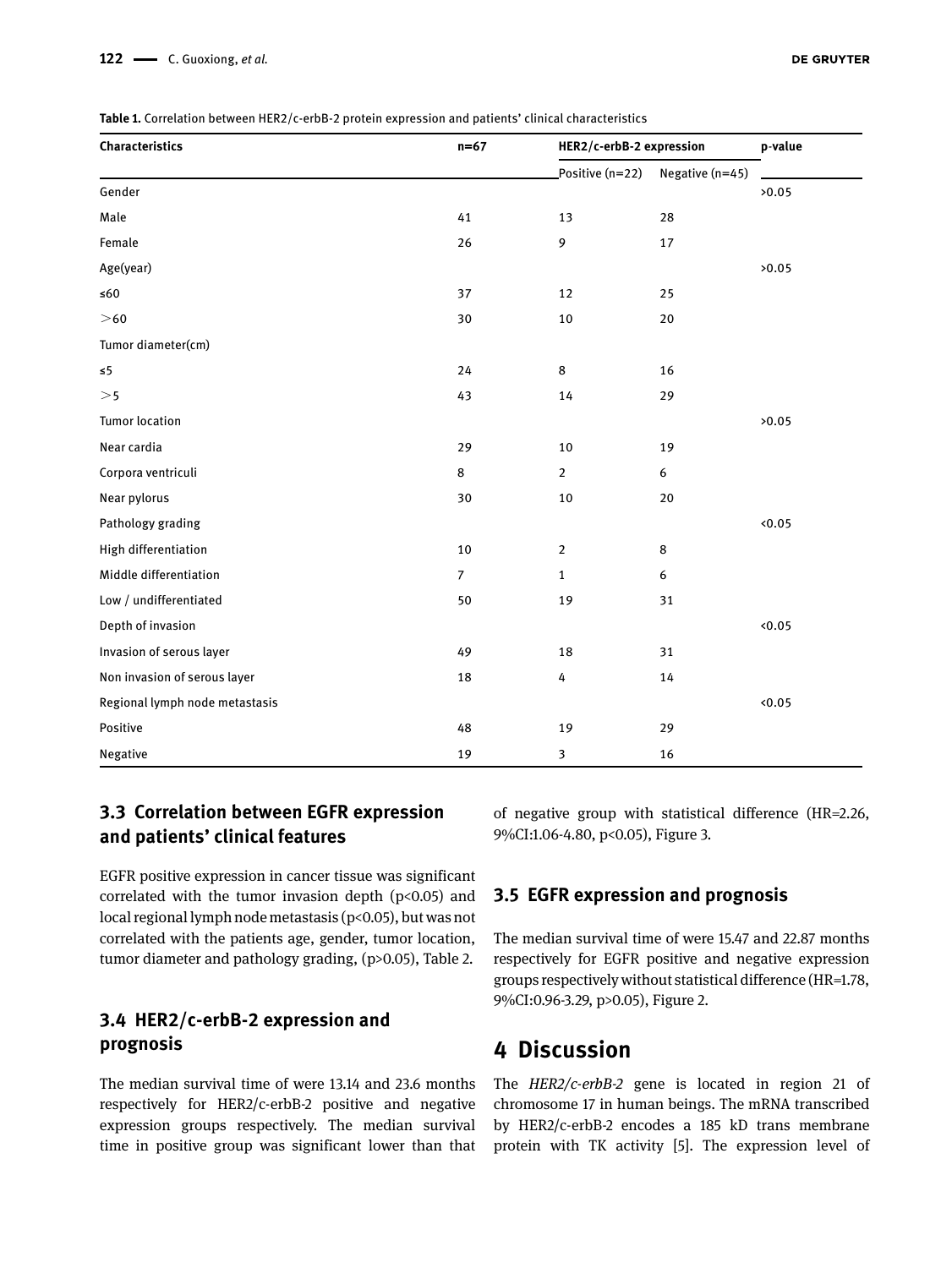**Table 2.** Correlation between EGFR protein expression and patients' clinical

| Characteristics                | $n=67$         | <b>EGFR</b> expression |                | p-value       |
|--------------------------------|----------------|------------------------|----------------|---------------|
|                                |                | Positive(n=28)         | Negative(n=39) |               |
| Gender                         |                |                        |                | $>\!\!0.05$   |
| Male                           | 41             | 18                     | 23             |               |
| Female                         | 26             | 10                     | 16             |               |
| Age(year)                      |                |                        |                | >0.05         |
| $\leq 60$                      | 37             | 17                     | 20             |               |
| >60                            | 30             | $11\,$                 | 19             |               |
| Tumor diameter(cm)             |                |                        |                | > 0.05        |
| $\leq 5$                       | 24             | 12                     | 12             |               |
| >5                             | 43             | 16                     | 27             |               |
| <b>Tumor location</b>          |                |                        |                | >0.05         |
| Near cardia                    | 29             | 12                     | 17             |               |
| Corpora ventriculi             | 8              | 3                      | $\overline{5}$ |               |
| Near pylorus                   | $30\,$         | 13                     | 17             |               |
| Pathology grading              |                |                        |                | > 0.05        |
| High differentiation           | 10             | 4                      | 6              |               |
| Middle differentiation         | $\overline{7}$ | $\mathbf{3}$           | 4              |               |
| Low / undifferentiated         | 50             | 21                     | 29             |               |
| Depth of invasion              |                |                        |                | $<$ 0.05      |
| Invasion of serous layer       | 49             | 16                     | 33             |               |
| Non invasion of serous layer   | 18             | 12                     | 6              |               |
| Regional lymph node metastasis |                |                        |                | $<$ 0.05 $\,$ |
| Positive                       | 48             | 14                     | 34             |               |
| Negative                       | 19             | 14                     | 5              |               |

HER2/c-erbB-2 increases markedly in human malignant solid tumors, and this result is associated with the degree of the malignancy. Patients with a positive expression of HER2/c-erbB-2 often have a poorer prognosis with a shorter median survival time than those of patients with a negative expression [6, 7]. Yan et al. [8] performed immunohistochemistry assay to examin HER2/c-erbB-2 protein expression in 60 cases of advanced gastric cancer and found the positive expression rate of HER2/c-erbB-2 in gastric cancer is 36.7%. They also observed that HER2/cerbB-2 expression is significantly correlated with tumor TNM stages and lymph node metastasis.

Our study showed the positive rate of HER2/c-erbB-2 in gastric cancer was 32.8%, which is slightly lower than that of Yan [8]. Our study also showed the positive expression of HER2/c-erbB-2 was related to the depth of tumor invasion ( $P < 0.05$ ) and regional lymph node metastasis ( $P < 0.05$ ). This finding was also consistent

with previously published studies [5, 9, 10]. Therefore, we considered that HER2/c-erbB-2 might be related to the occurrence, development, invasion, and metastasis of gastric cancer. We also investigate the correlation between HER2/c-erbB-2 expression and patients prognosis. We found that the median survival times of HER2/c-erbB-2 positive and HER2/c-erbB-2-negative patients were 13.14 and 23.6 months, respectively, and the median survival time was significantly shorter in the patients with positive expression than that of patients with negative expression. The prognosis results of this study were also in accordance with the previously publications [11].

EGFR belongs to the tyrosine kinase type I receptor family, which mainly includes four types of homologous receptors: EGFR HER1, HER2, HER3, and HER4. The elevated EGFR expression can promote the proliferation, angiogenesis, adhesion, invasion, and metastasis of tumor cells in multiple solid tumors and inhibit the apoptosis of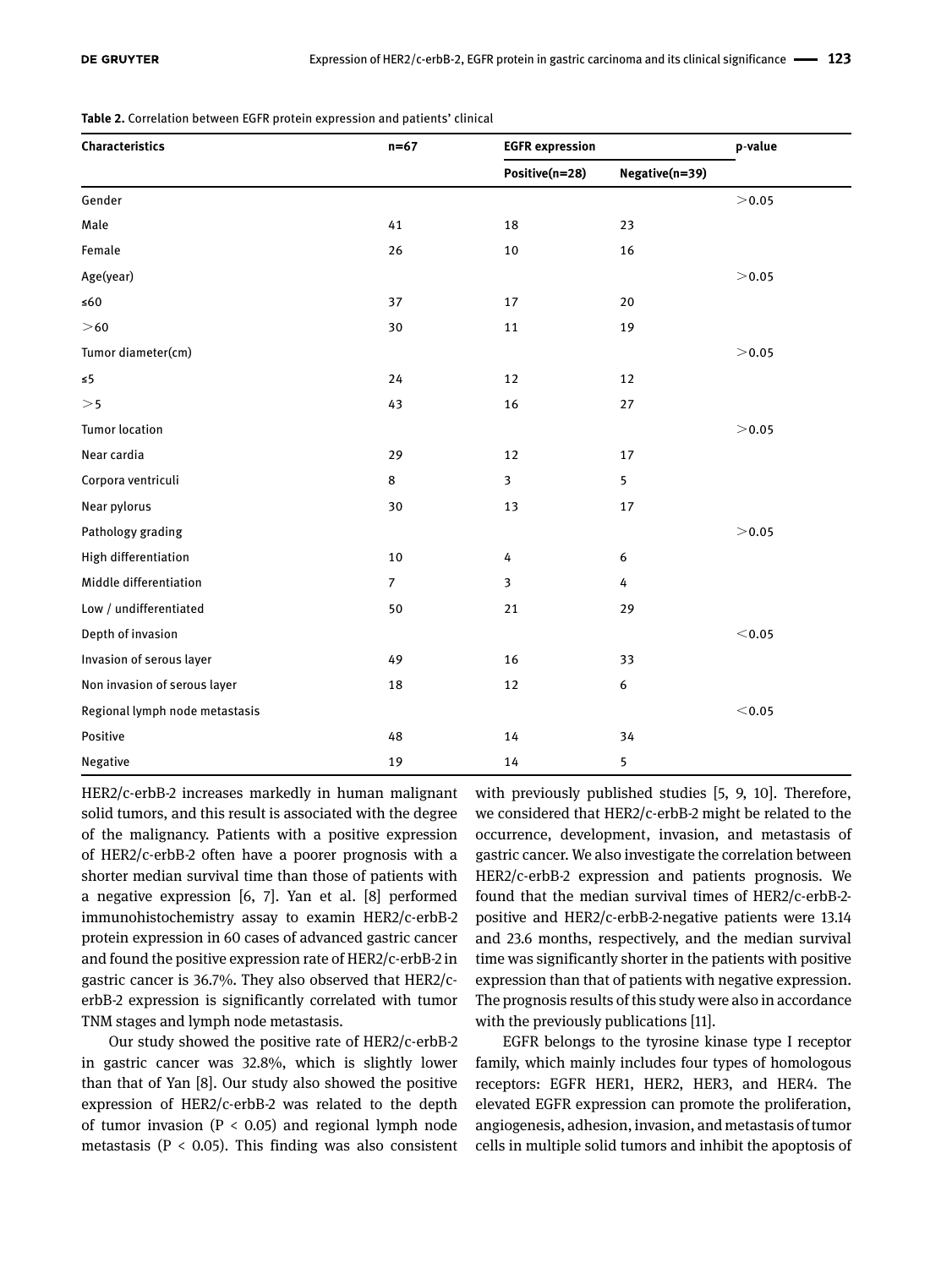tumor cells. Studies have suggested that carcinomas with elevated EGFR expression had significantly enhanced malignant biological behavior, and was independent risk factor for poor prognosis [4, 12, 13]. Mizukami et al. [14] detected EGFR expression in patients with gastric cancer and a positive expression rate of 46% associated with tumor size, differentiation, and lymph node metastasis. In our study, EGFR-positive expression was significantly correlated with tumor invasion depth and regional lymph node metastasis ( $P < 0.05$ ) but not with the age, gender, tumor diameter and pathology grading  $(P > 0.05)$ . Some studies have also shown that the expression level of the EGFR protein elevated as the depth of invasion of tumors increases and the metastasis capacity enhancement [12, 15, 16].

Positive expression rates of HER2/c-erbB-2 and EGFR in gastric cancer tissue were significant higher than that of normal gastric tissue in patients with gastric cancer. This result suggested that HER2/c-erbB-2 and EGFR might be involved in biological behaviors, such as invasion and metastasis, of gastric cancer. HER2/c-erbB-2 and EGFR expression were related to the prognosis of gastric cancer patients and can be used as biomarkers of prognosis. However, the small sample size made the statistical power limited and larger sample size studies relevant to HER2/cerbB-2, EGFR protein expression in gastric carcinoma and its clinical significance were needed to further discussion it correlation.

**Conflict of interest:** Authors state no conflict of interest

# **References**

- 1] Siegel R, Ma J, Zou Z, Jemal A. Cancer statistics, 2014. CA Cancer J Clin 2014;64:9-29.
- [2] Selcukbiricik F, Erdamar S, Buyukunal E, Serrdengecti S, Demirelli F. Is her-2 status in the primary tumor correlated with matched lymph node metastases in patients with gastric cancer undergoing curative gastrectomy. Asian Pac J Cancer Prev 2014;15:10607-11.
- [3] Arslan D, Uysal M, 0000-0002-8524-0665 AO, Tatli AM, Gunduz S, 0000-0002-6658-6345 AO, Goksu SS, Bassorgun CI, Coskun HS, Bozcuk H, Savas B. Her-2 positive gastric cancer presented with thrombocytopenia and skin involvement: a case report. Case Rep Oncol Med 2014;2014:194636.
- [4] Sun J, Jiang J, Lu K, Chen Q, Tao D, Chen Z. Therapeutic potential of ADAM17 modulation in gastric cancer through regulation of the EGFR and TNF-α signalling pathways. Mol Cell Biochem 2017;426:17-26.
- [5] Hsu JT, Chen TC, Tseng JH, Chiu CT, Liu KH, Yeh CN, Hwang TL, Jan YY, Yeh TS. Impact of HER-2 overexpression/amplification on the prognosis of gastric cancer patients undergoing





**Figure 3.** Survival curve of patients in HER2/c-erbB-2 positive and negative groups



**Figure 4.** Survival curve of patients in EGFR positive and negative groups

resection: a single-center study of 1,036 patients. Oncologist 2011;16:1706-13.

- [6] Lesnikova I, Lidang M, Hamilton-Dutoit S, Koch J. HER2/neu (c-erbB-2) gene amplification and protein expression are rare in uterine cervical neoplasia: a tissue microarray study of 814 archival specimens. APMIS 2009;117:737-45.
- [7] Eccles SA. The role of c-erbB-2/HER2/neu in breast cancer progression and metastasis. J Mammary Gland Biol Neoplasia 2001;6:393-406.
- [8] Yan Zhenyu, Mai Chunyang, Gao Peng, Su Bo, Wang Shixuan. Clinical significance of Her2 expression in gastric and breast cancer.Chinese Journal of Immunology 2016;32:858-862.
- [9] Oh HS, Eom DW, Kang GH, Ahn YC, Lee SJ, Kim JH, Jang HJ, Kim EJ, Oh KH, Ahn HJ. Prognostic implications of EGFR and HER-2 alteration assessed by immunohistochemistry and silver in situ hybridization in gastric cancer patients following curative resection. Gastric Cancer 2014;17:402-11.
- [10] Li X, Tu J, Zhang D, Xu Z, Yang G, Gong L, Yu M. The clinical significance of HER-2 and NF-KB expression in gastric cancer. Hepatogastroenterology 2013;60:1519-23.
- [11] Kono K, Naganuma H, Sekikawa T, Amemiya H, Takahashi A, Iizuka H, Matsumoto Y. Serum level of HER-2/neu in patients